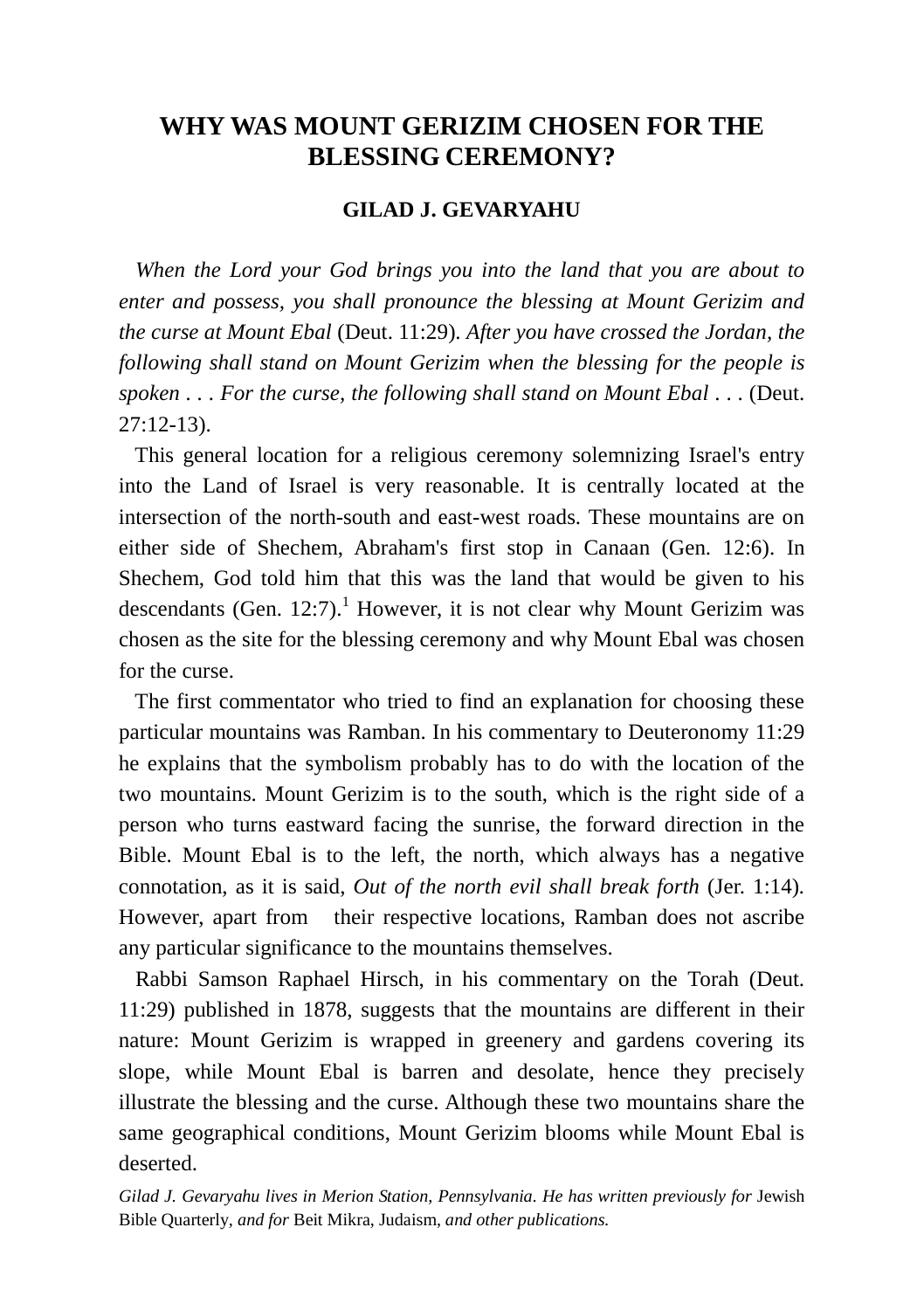This idea that Mount Gerizim blooms while Mount Ebal is desolate occurs in many early sources. *Midrash Talpiyyot*, an eighteenth-century work, notes that visitors would be astonished to find two mountains sharing the same geographical conditions, yet very different in their vegetation: "Mount Gerizim will forever flourish . . . Mount Ebal will forever be dry with no vegetation."<sup>2</sup> A similar description is found in *Tevu'ot ha-Aretz* by Yehoseph Schwarz  $(1804-1865)$ , who wrote: "Mount Ebal is to the north of the city of Shechem and desolate, about 800 feet high, while Gerizim is south-west of the Valley of Nablus, blessed, fruitful, and higher than Mount Ebal."

However, the facts on the ground do not support this interpretation. For example, a photograph in the Library of Congress in Washington (dated 1890-1900) shows Mount Gerizim viewed from Mount Ebal, where Mt. Gerizim seems completely devoid of vegetation and very similar to Mt. Ebal in its desolation. Not only are both mountains desolate, but Yehoseph Schwartz erred when describing their height: Mt. Ebal is actually higher than Mt. Gerizim. 4

It seems that these writers were not personally familiar with the appearance of the mountains and may have based themselves on the description recorded by Benjamin of Tudela, a twelfth-century traveler, who wrote: "On Mount Gerizim there are springs, gardens, and orchards. Mount Ebal is dry as stones and rocks, and between them in the valley lies the city of Shechem."<sup>5</sup> Benjamin describes the springs of Mount Gerizim and its greenery was most likely located near them. Similarly, Rabbi Moses Basola (1480-1560), whose travelogue was published in Leghorn in 1785, reported: "On Mount Gerizim there are many trees and springs, while Mount Ebal is completely desolate." The descriptions of vegetation on Mount Gerizim actually refer to plants growing at the foot of the mountain near the springs.

 The accumulation of water in the mountain aquifer from rainfall in the mountains of Samaria percolates through layers of rock to springs at the foot of Mount Gerizim in the Shechem area. There are ten springs, yielding two million cubic meters of water per annum. Five additional wells yield another six million cubic meters per annum.<sup>6</sup> Thus, Mount Gerizim was always blessed with an abundance of water; in contrast, Mount Ebal was always dry.

 Before proclaiming the blessings and curses in Deuteronomy, the Torah commands the people of Israel to erect large stones on Mount Ebal and coat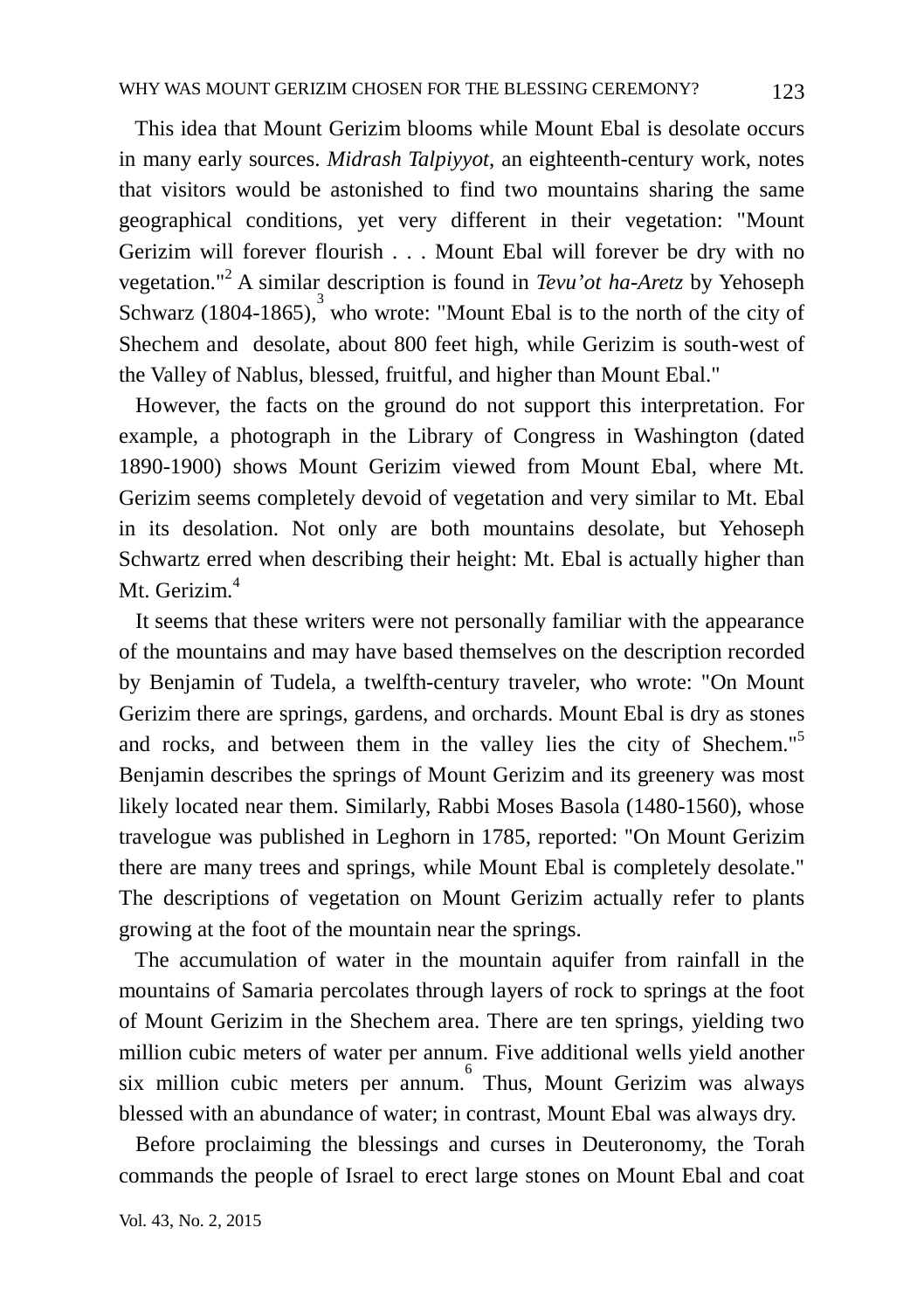them with plaster: *As soon as you have crossed the Jordan into the land that the Lord your God is giving you, you shall set up large stones. Coat them with plaster and inscribe upon them all the words of this Teaching* (Deut. 27:2). Since plaster can only last in a dry climate, it makes no sense to coat stones with the material in an area with any rainfall, as the plaster is likely to be washed away. This is an indication from the Torah itself that there was very little rainfall in the vicinity of Mount Gerizim and Mount Ebal.<sup>7</sup>

 Water from the springs at the foot of Mount Gerizim supplied the city of Shechem and irrigated the valley for generations. There lies the blessing of Mount Gerizim. I have not come across Bible scholars who mention the water blessing, but have found two sources which support this connection. A disciple of the Ramban from the fourteenth century wrote: "Mount Gerizim is all gardens, orchards and vineyards; seventy springs flow from it, and it is called the blessed mountain. Mount Ebal is very dry, not a drop of water issues from it, and it is known as the cursed mountain. Perhaps the blessings and curses [of the Torah] are so named because of this."<sup>8</sup> The archaeologist Yohanan Aharoni (1919-1976) writes: "Mount Gerizim was chosen to be Mount Blessing thanks to the abundant springs arising at its feet; and as it is located on the right, south of Shechem is the blessed side."<sup>9</sup> This explanation gets to the core difference between two mountains.

 Moreover, the Semitic languages apparently display an etymological connection between blessings and pools of water. These words have the same *b*-*r-kh* root: blessing (*berakhah*) and pool (*berekhah*), further connecting the mountain of springs to a place for blessings.

 There is an idea in the Bible that something that is blessed will bring further blessing. For example, in the story of the prophet Elisha and the wife of one of the sons of the prophets, the blessing came in the form of oil from a jug of oil she had left at home (II Kgs. 4:2). From this small vessel (the source of the blessing) she was able to fill many pots with oil, thereby saving her children from enslavement.

 This idea is echoed in the Talmud, "Everyone who blesses will be blessed" (TB *Sotah* 38b). Mount Gerizim, a place always blessed with springs of water, is naturally chosen to be the mountain where the blessings will be given in the symbolic center of Israel.